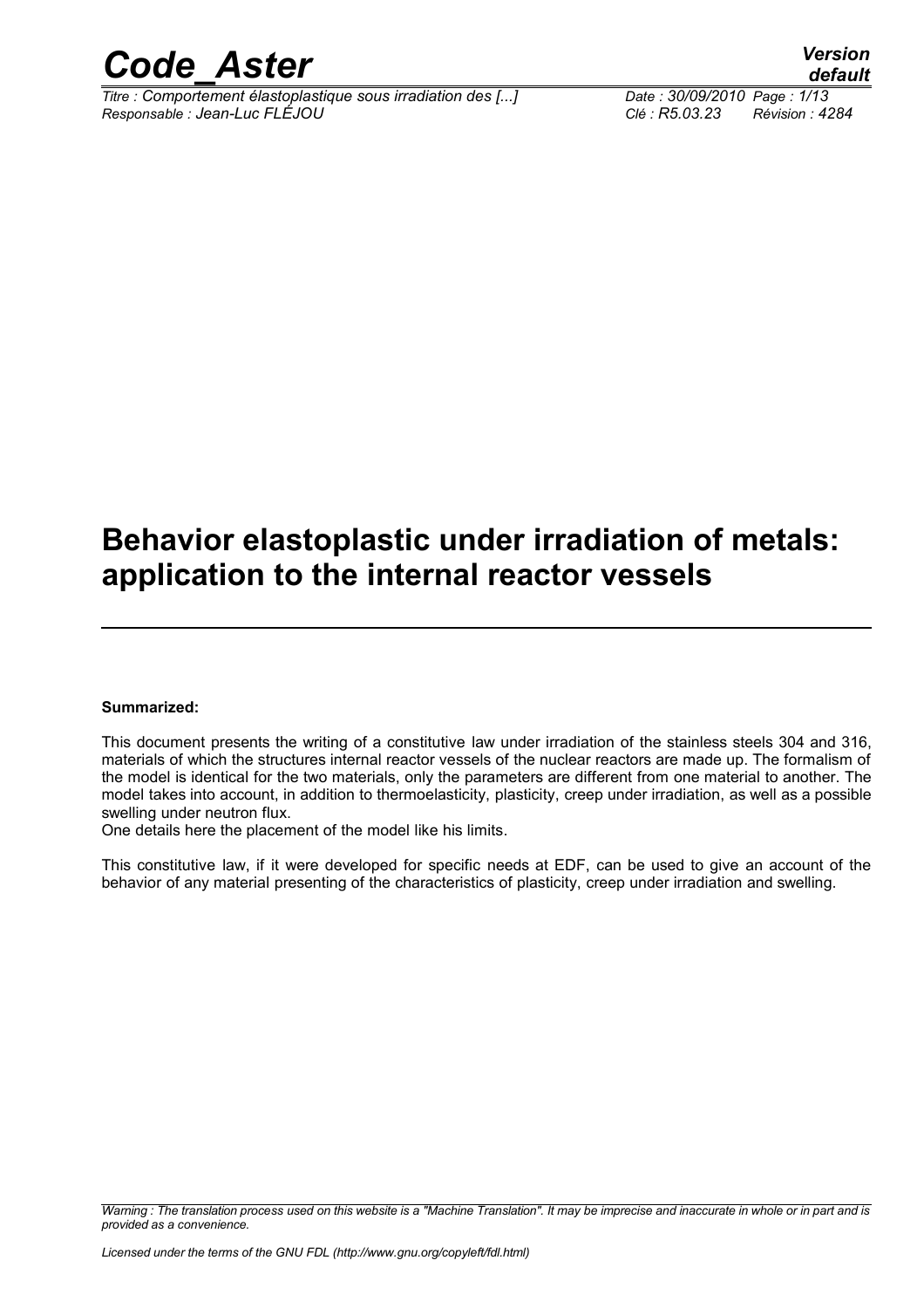*Titre : Comportement élastoplastique sous irradiation des [...] Date : 30/09/2010 Page : 2/13 Responsable : Jean-Luc FLÉJOU Clé : R5.03.23 Révision : 4284*

### **Contents**

*Warning : The translation process used on this website is a "Machine Translation". It may be imprecise and inaccurate in whole or in part and is provided as a convenience.*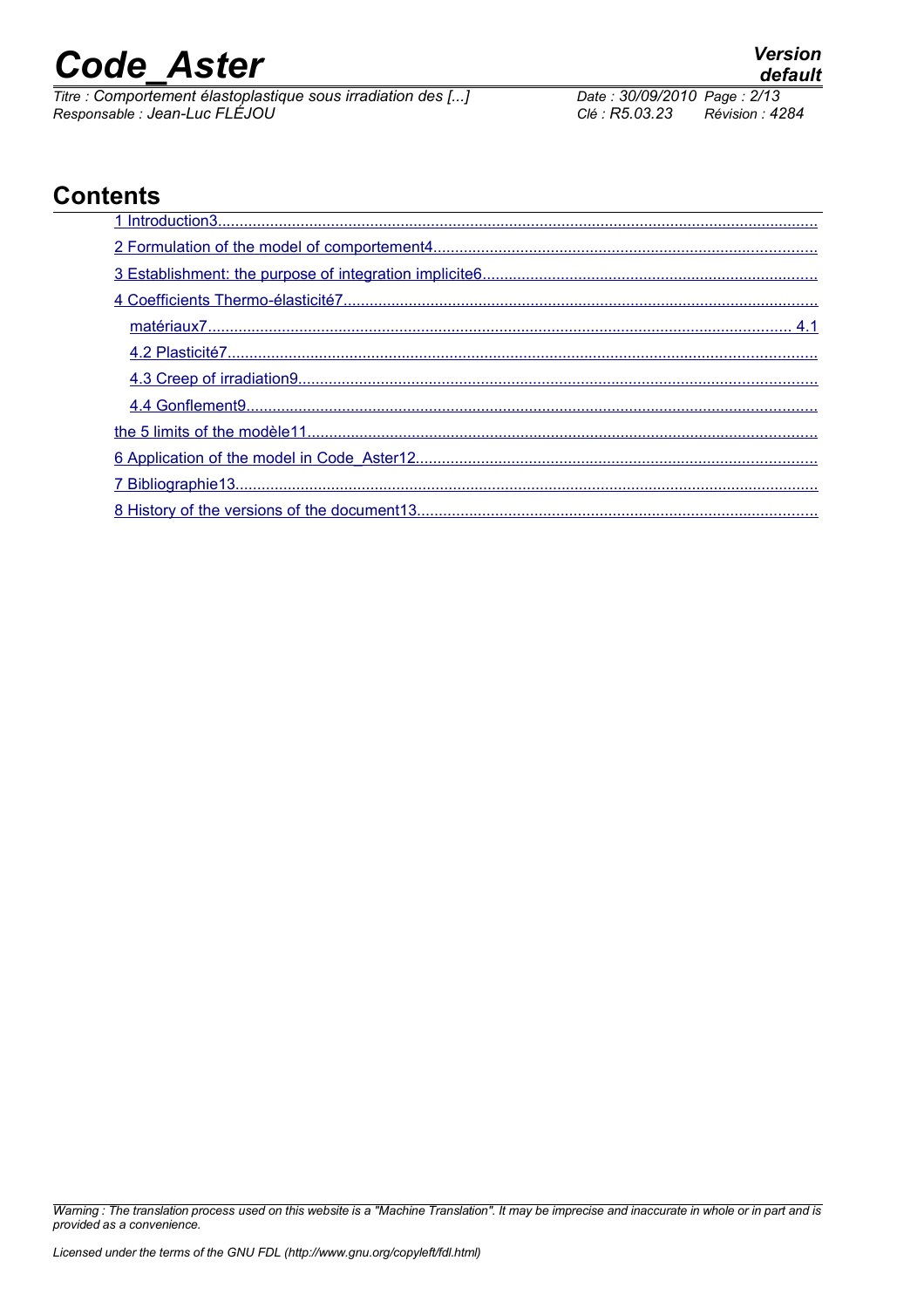*Titre : Comportement élastoplastique sous irradiation des [...] Date : 30/09/2010 Page : 3/13 Responsable : Jean-Luc FLÉJOU Clé : R5.03.23 Révision : 4284*

### **1 Introduction**

<span id="page-2-0"></span>This document is describing the development and numeric work the implementation of a constitutive law under irradiation of the materials constituting internal structure of the nuclear reactor reactor vessels: the steels 316 and 316L cold worked for screws and bolts, as well as hyper-hardened steels 304 and 304L for the partitions, the reinforcements and the envelope of heart. This constitutive law is formally the same one for the two types of steel, only the parameters varying from one material to another.

The model developed must be able to give an account (in addition to thermoelasticity) of the plasticity induced by the tightening of the screws, well-known creep under irradiation for the metallic materials, and of a possible swelling induced by the irradiation. The effects of creep under irradiation and swelling are differentiated by the fact that the strain occurs with constant volume for creep, which is not the case for swelling. The various phenomena quoted above are listed in an exhaustive way in document [ref[.1\]](#page-12-2)and will thus not be the object of an additional description in what follows.

This document is articulated in the following way: the constitutive law chosen to describe the response of hyper-hardened steels 304/304L and 316/316L hammer-hardened is first of all exposed, as well as the equations allowing its establishment in the form of implicit integration. Each mechanism is detailed in a general way. The dependence of the material parameters to the command variables which are the irradiation and the temperature is clarified. The numerical values of these parameters are exposed in note EDF R & D HT 5/26/045 /A. One presents then the limits of the model and its application in Code Aster.

It should be noted that the formalism presented here, if it were implemented in the frame of a quite specific application, can be used to describe the behavior of any type of material presenting of the characteristics of plasticity, creep under irradiation and swelling. In this case, it will be important with the user of the Code\_Aster to get the coefficients material necessary to the use of the model.

*Warning : The translation process used on this website is a "Machine Translation". It may be imprecise and inaccurate in whole or in part and is provided as a convenience.*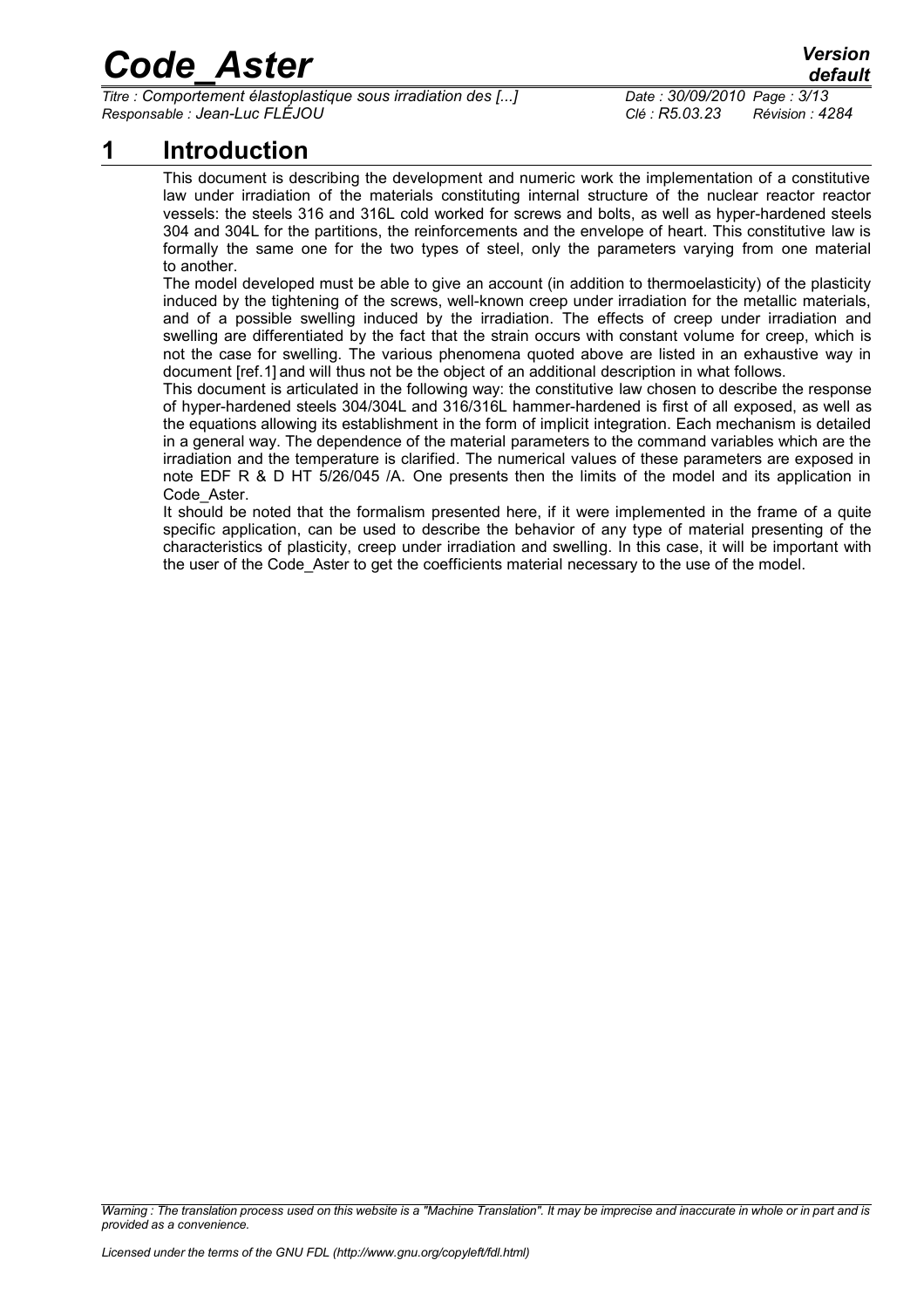*Titre : Comportement élastoplastique sous irradiation des [...] Date : 30/09/2010 Page : 4/13 Responsable : Jean-Luc FLÉJOU Clé : R5.03.23 Révision : 4284*

### **2 Formulation of the constitutive law**

<span id="page-3-0"></span>One proposes to employ an additive decomposition of the strains. The mechanical strain is then expressed like:

$$
\underline{\varepsilon}_m = \underline{\varepsilon}_e + \underline{\varepsilon}_p + \underline{\varepsilon}_i + \underline{\varepsilon}_g \tag{6q}
$$

mechanical strain,  $\epsilon_m$  is defined like the total deflection minus the thermal strain:  $\epsilon_m = \epsilon - \epsilon_{th}$ . The other components are: elastic strain  $\epsilon_e$ , plastic strain  $\epsilon_p$ , strain of creep of irradiation  $\epsilon_i$  and strain of swelling  $\mathbf{g}_g$ .

•The elastic strain is connected to the stress by the Hooke's law:  $\sigma\!=\!\underline{E}\!:\!\underline{\varepsilon}_e$  . The elasticity tensor  $\underline{E}$ depends on the temperature *T* .

•The plastic strain is given by a model of the Von-Settings type. Flow surface is expressed like:

$$
f = \sigma_{eq} - \sigma^f
$$

where  $\sigma_{_{eq}}$  is the stress of Von-Settings and  $\sigma^f$  the flow limit. This one depends on the cumulated plastic strain  $p$ , the temperature  $T$ , and the fluence  $\Phi$ . Yielding is given by the normality rule so that:

$$
\underline{\dot{\epsilon}}_p = \dot{p} \, \underline{n} \quad \text{with} \quad \underline{n} = \frac{3}{2} \, \frac{s}{\sigma_{eq}} \tag{6q}
$$

where  $\underline{s}$  is the deviator of the stresses.  $\dot{p}$  is given by the condition of coherence  $f=0$  and  $f=0$ . The creep models of irradiation are expressed (for a test with stress and constant flux) [ref[.1\]](#page-12-2) :

$$
\varepsilon = \max(A_i \cdot \sigma \cdot \Phi - A_0) \tag{6q 2-4}
$$

coefficient  $A_0$  translates an effect of threshold. In differential form, the preceding model can be rewritten like:

$$
\dot{\varepsilon} = A_i \sigma \cdot \varphi \quad \text{so} \quad \eta_i > A_0 / A_i \quad \text{with} \quad \dot{\eta}_i = \sigma \cdot \varphi \tag{6q 2-5}
$$

where  $\;\varphi\;$  is the flux (  $\varphi\!=\!\dot{\varPhi}$  ). One thus introduces an additional variable of state  $\;\eta_i$  , to describe the effect of threshold. This uniaxial model must be wide with the multiaxial case. The creep of irradiation being done without variation of volume, one will describe this mechanism by a viscoplastic model founded under equipotential data by the stress of Von-Settings. It will be also supposed that the evolution of the variable  $\vert \eta_i \vert$  is managed by this same stress. The following models then are obtained:

$$
\dot{\eta}_i = \zeta_i \cdot \sigma \cdot \varphi \qquad \qquad \text{Eq}
$$

$$
\dot{p}_i = A_i \cdot \sigma \cdot \varphi \quad \text{if} \quad \eta_i > \eta_i^s \quad \text{not} \quad \dot{p}_i = 0 \tag{64}
$$

<span id="page-3-2"></span><span id="page-3-1"></span>
$$
\dot{\underline{\varepsilon}}_i = \dot{p}_i \underline{n}
$$

where  $p_i$  is the strain of creep of equivalent irradiation.  $A_i$  and  $\eta_i^s$  are coefficients of the model which can depend on the temperature (one can consider a dependence with respect to the fluence but the model will be more complex to identify). The function  $\zeta_f$  makes it possible to introduce a dependence with respect to the temperature into the law of evolution of the variable  $\eta_i$  (see equation [4.3-1\)](#page-8-2). It will be noted that the model thus formulated will be able to function for variable temperatures and flux.

#### **Notice n°1:**

*It will be noticed that the "creep" of irradiation is entirely controlled by the fluence and not by time. If a thermal mechanism of creep would be added, time would play an explicit part of way of course*.

#### **Notice n°2:**

To make sure of the good crossing of the threshold  $\eta_i^s$ , (from a numerical point of view) it is *necessary to define a criterion of error. This criterion "TOLER\_ET" corresponds to % of going beyond the threshold which one authorizes during numerical integration. The strain of creep of*

*default*

*Warning : The translation process used on this website is a "Machine Translation". It may be imprecise and inaccurate in whole or in part and is provided as a convenience.*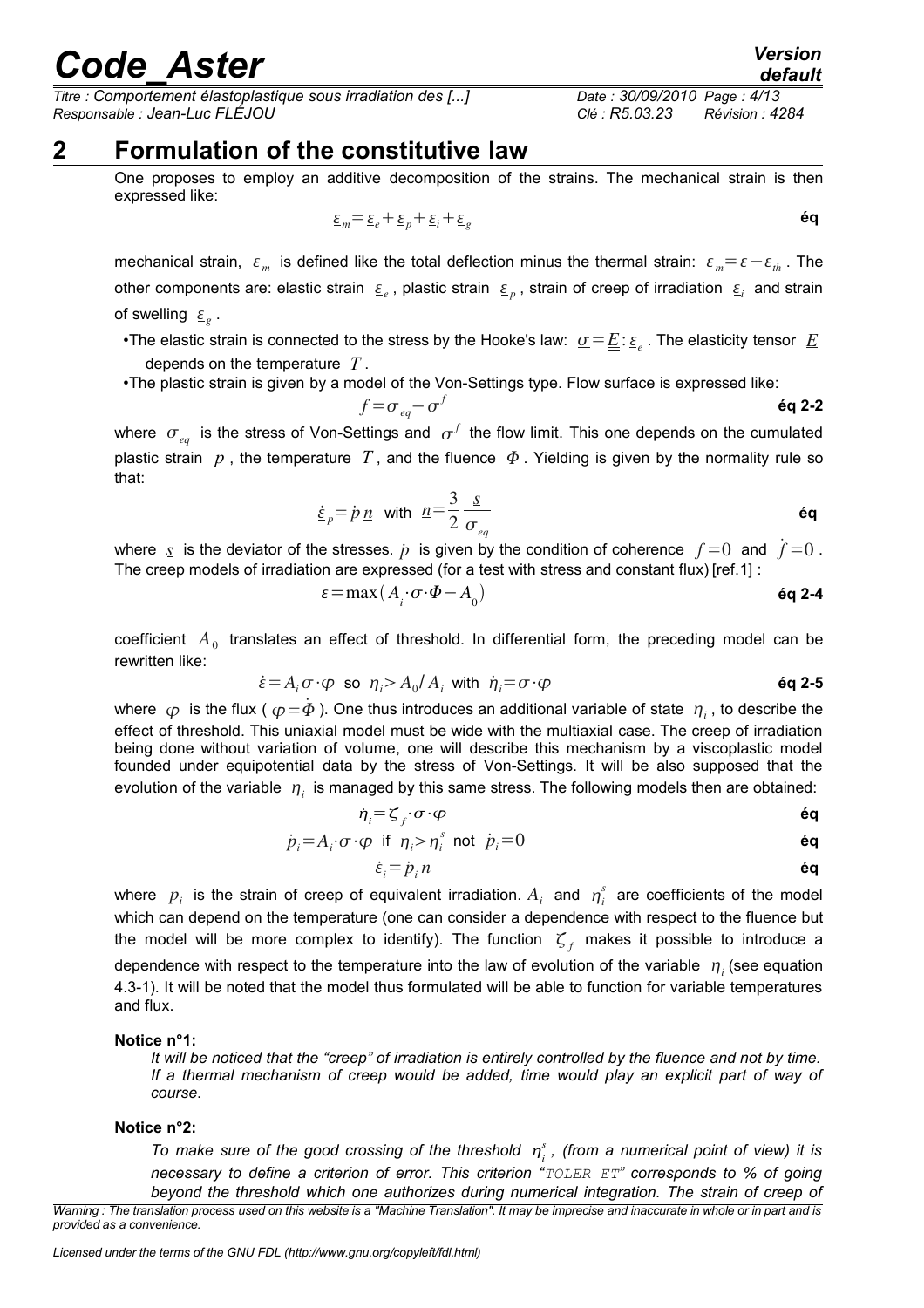*Titre : Comportement élastoplastique sous irradiation des [...] Date : 30/09/2010 Page : 5/13 Responsable : Jean-Luc FLÉJOU Clé : R5.03.23 Révision : 4284*

<span id="page-4-1"></span>

*irradiation begins as soon as the threshold <sup>i</sup> s is crossed, but one forces Code\_Aster to respect a* reasonable evolution of the variable  $\eta_i$  in the vicinity of the threshold  $\eta_i^s$ . So during *computation the criterion is not respected Code\_Aster subdivides time step, provided that the subdivision of time step is authorized.*

Swelling can be described by models of the type:

$$
\frac{\Delta V}{V_0} = F_g(\Phi) \tag{6q 2-9}
$$

where  $\,\varDelta\,V\,$  is the variation of volume and  $\,V_{\,0}\,$  initial volume. By differentiating this equation and by supposing that the variation of volume remains weak (  $\varDelta\,V\!\ll\!V_{\,0}$  ) one obtains:

$$
\frac{\dot{V}}{V} = \frac{dF_s}{d\Phi} \varphi
$$

This velocity of variation is identified with the trace of the tensor velocities of swelling:  $\dot{V}/V$ =*trace*  $(\dot{\bm{\dot{\epsilon}}}_g)$  . It is supposed here that swelling is made in an isotropic way and thus that  $\dot{\bm{\dot{\epsilon}}}_g$  can express itself like:

<span id="page-4-2"></span>
$$
\dot{\varepsilon}_s = \dot{g} \, \underline{1}
$$

where 1 is the tensor unit. One thus has  $\dot{V}/V=3\,\dot{g}$ 

$$
\text{Is: } \; \dot{g} = A_g \, \varphi \qquad \qquad \text{6q 2-12}
$$

with  $A_g = \frac{1}{3}$  $\frac{1}{3}$   $dF_g/d\Phi$  .  $A_g$  is a new material parameter. This one depends on the temperature and

the fluence. In a problem with variable temperature, it is thus important to employ equation [2-12](#page-4-2) and not equation [2-9](#page-4-1) (this one being implicitly written for a constant temperature). A possible coupling between stress state and swelling is neglected.

The definition of the model rests on five local variables:  $p$   $n$ <sub>*i*</sub>  $p$ <sub>*i*</sub>,  $g$  and  $\epsilon$ <sub>e</sub>. The temperature and the fluence are regarded as parameters imposed for a given computation. These values come from computations of neutronics and thermal. The equations of the model are recalled in table [2.1.](#page-4-0)

<span id="page-4-0"></span>

| Local variables                   | Equations of evolution                                                                                                                                        |  |  |  |
|-----------------------------------|---------------------------------------------------------------------------------------------------------------------------------------------------------------|--|--|--|
| p                                 | coherence $\dot{p}$                                                                                                                                           |  |  |  |
| $\eta_i$                          | $\dot{\eta}_i = \zeta_f \cdot \sigma_{eq} \cdot \varphi$                                                                                                      |  |  |  |
| $p_i$                             | $\dot{p}_i = A_i \sigma \phi$ if $\eta_i > \eta_i^s$ not $\dot{p}_i = A_i \sigma \phi \dot{p}_i = 0$                                                          |  |  |  |
| G                                 | $\dot{g} = A_{g} \varphi$                                                                                                                                     |  |  |  |
| $\mathcal{E}_{\rho}$              | $\underline{\dot{\varepsilon}}_e = \underline{\dot{\varepsilon}}_m - \dot{p} \cdot \underline{n} - \dot{p} \cdot \underline{n} - \dot{g} \cdot \underline{1}$ |  |  |  |
| Table 2.1 Equations of the model. |                                                                                                                                                               |  |  |  |

*Warning : The translation process used on this website is a "Machine Translation". It may be imprecise and inaccurate in whole or in part and is provided as a convenience.*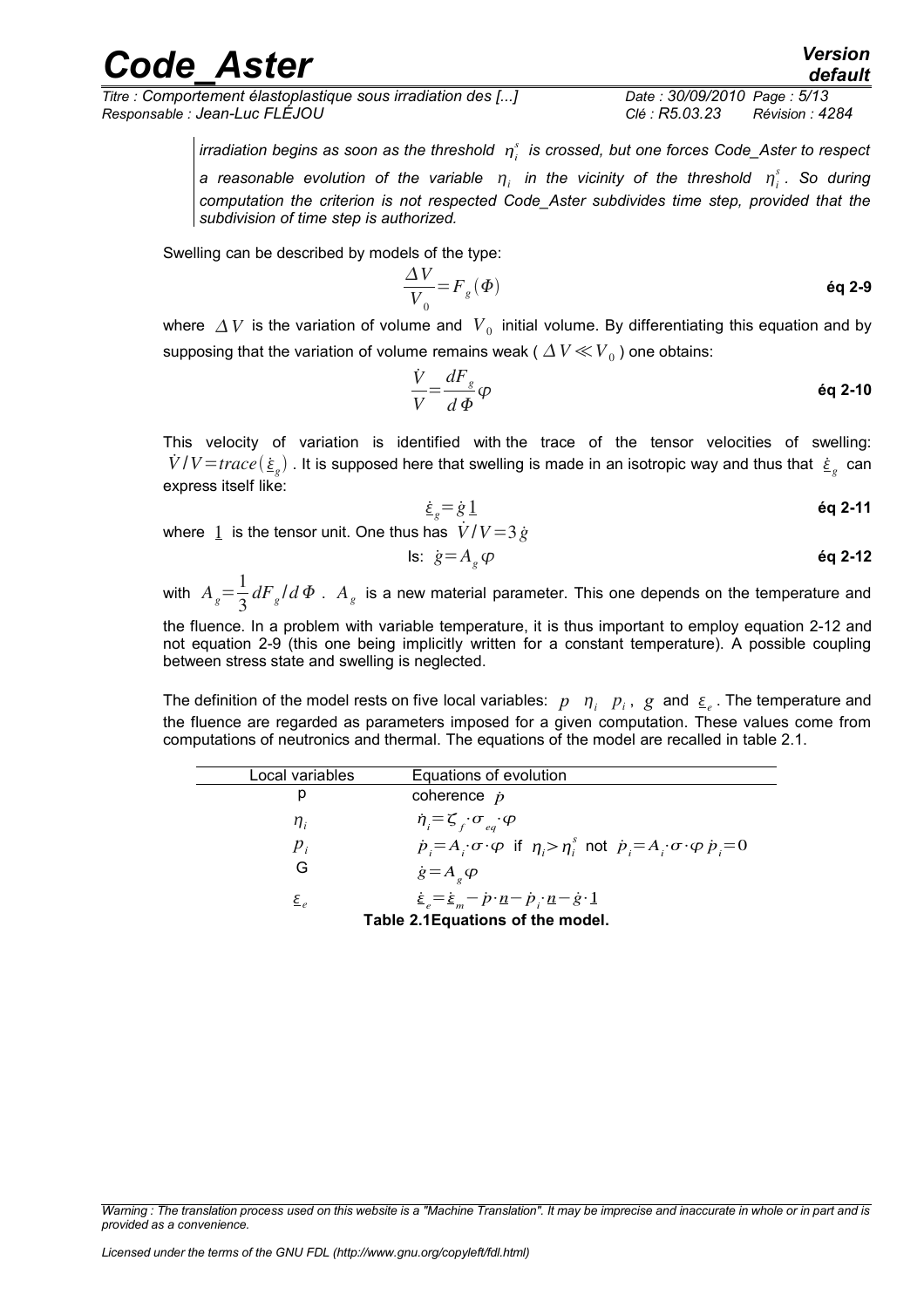*Titre : Comportement élastoplastique sous irradiation des [...] Date : 30/09/2010 Page : 6/13 Responsable : Jean-Luc FLÉJOU Clé : R5.03.23 Révision : 4284*

### **3 Establishment: implicit integration**

<span id="page-5-0"></span>implicit integration consists in finding the increments of the local variables  $\Delta$   $V$ <sub>*i*</sub> = ( $\Delta$   $P$  ,  $\Delta$   $\eta$ <sub>*i*</sub>,  $\Delta$   $P$ <sub>*i*</sub>,  $\Delta$   $g$  ,  $\Delta$   $\underline{\epsilon}$ <sub>*e*</sub>) on a discrete increment of time  $\Delta$   $t$  [ref[.2\]](#page-12-3). Discretization of the equations of table [3.1](#page-5-1) conduit to the following system of equations nonlinear:

<span id="page-5-1"></span>
$$
R_e = \Delta \varepsilon_e + \Delta p_1 n + \Delta p_i n + \Delta g_1 n - \Delta \varepsilon_m = 0
$$
  
\n
$$
R_p = \sigma_{eq} - \sigma^f = 0
$$
  
\n
$$
R_n = \Delta \eta_i - \zeta_f \sigma_{eq} \Delta \varphi = 0
$$
  
\n
$$
R_i = \Delta P_i - H(\eta_i - \eta_i^s) A_i \sigma_{eq} \Delta \varphi = 0
$$
  
\n
$$
R_g = \Delta g - A_g \Delta \Phi = 0
$$
  
\nTable 3.1 system of equations discretized

Where *H* is the function of Heavyside and  $\Delta \Phi = \phi \Delta t$  is the increment of fluence. While posing  $R = (R_e, R_p, R_n, R_i, R_g)$  , one thus seeks to solve the system:  $R(\Delta V_i)$ =0 . The local variables appearing directly or indirectly (for example  $\sigma_{_{eq}}$  can express itself according to  $\epsilon_{_e}$ ) are expressed like:  $v_i = v_i^0 + \theta \Delta v_i$ , where  $v_i^0$  represents the values of the variables at the beginning of increment.  $\theta$  is a variable parameter between 0 and 1. For  $\theta=0$ , one obtains an explicit diagram of Eulerian (to be avoided); for  $\theta = 1$  one obtains a completely implicit diagram.

The system of equations of table [3.1](#page-5-1) is solved by employing a method of Newton-Raphson which requires the computation of the Jacobian:  $\, J\!=\!\partial\,R/\partial\Delta\,\mathrm{v}_i$  . This one can be calculated block per block (the null terms are omitted). One notes  $\underline{N} = \partial \underline{n}/\partial \underline{\sigma}$  and  $\sigma_{,p}^f = \partial \sigma^f/\partial p$ .

$$
\text{Derived from } R_e : \\
\frac{\partial R_e}{\partial \Delta \varepsilon_e} = \underline{1} + \theta \cdot \Delta p \cdot \underline{N} : \underline{E} + \theta \cdot \Delta p_i \cdot \underline{N} : \underline{E} \\
\frac{\partial R_e}{\partial \Delta p} = \underline{n} \\
\frac{\partial R_e}{\partial \Delta p_i} = \underline{n} \\
\frac{\partial R_e}{\partial \Delta g} = 1
$$

Derived from *R<sup>p</sup>* :

$$
\frac{\partial R_p}{\partial \Delta \varepsilon_e} = \theta \underline{n} : \underline{E}
$$
\n
$$
\frac{\partial R_p}{\partial \Delta p} = -\theta \sigma^f_{,p}
$$

Derived from  $R_{\eta}$ :

$$
\frac{\partial R_{\eta}}{\partial \Delta \underline{\varepsilon}_{e}} = -\zeta_{f} \theta \cdot \Delta \varphi \cdot \underline{n} : \underline{E} \qquad \qquad \frac{\partial R_{\eta}}{\partial \Delta \eta_{i}} = 1
$$

Derived from *R<sup>i</sup>* :

$$
\frac{\partial R_i}{\partial \Delta \varepsilon_e} = -A_i \cdot \theta \cdot \Delta \varphi \cdot \underline{n} : \underline{E} \qquad \qquad \frac{\partial R_i}{\partial \Delta p_i} = 1
$$

Derived from *R<sup>g</sup>* : ∂*R<sup>g</sup>*

$$
\frac{\partial \mathbf{R}_g}{\partial \Delta g} = 1
$$

*Warning : The translation process used on this website is a "Machine Translation". It may be imprecise and inaccurate in whole or in part and is provided as a convenience.*

*Licensed under the terms of the GNU FDL (http://www.gnu.org/copyleft/fdl.html)*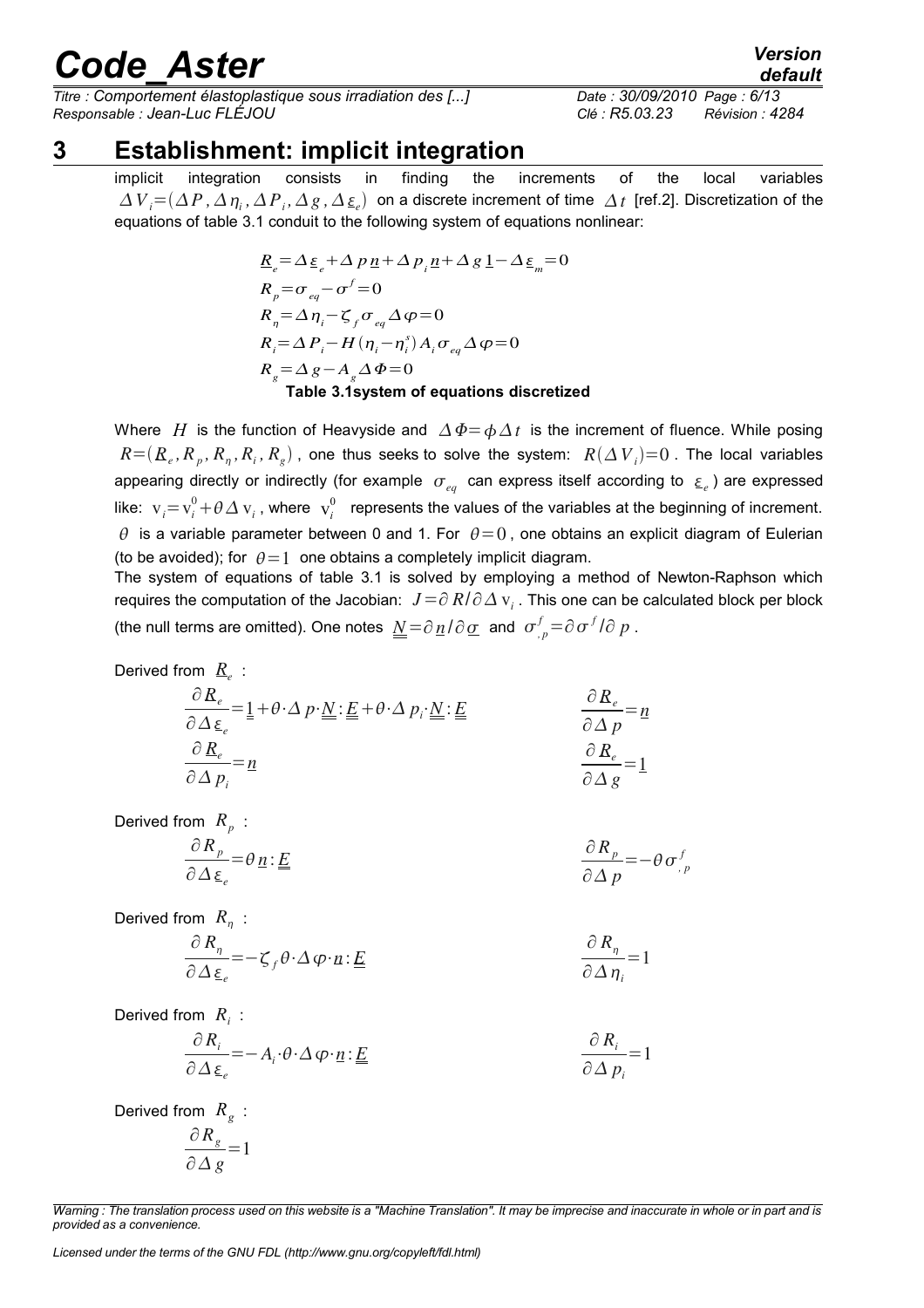*Titre : Comportement élastoplastique sous irradiation des [...] Date : 30/09/2010 Page : 7/13 Responsable : Jean-Luc FLÉJOU Clé : R5.03.23 Révision : 4284*

### <span id="page-6-2"></span>**4 Coefficients materials**

In the continuation, one presents the forms of evolution of the parameters of the equations according to the command variables which are the temperature and the fluence. The values of these parameters for the materials 304 and 316 are consigned in ratio HT 5/26/045 /A.

#### **4.1 Thermoelasticity**

<span id="page-6-1"></span>the modulus Young [ref[.3\]](#page-12-4) is given by:

 $E = C_0^E + C_1^E$ ⋅*T* **éq 4.1-1**

the Poisson's ratio is given by:

$$
v = C_0^v + C_1^v \cdot T
$$

the thermal tangent coefficient of thermal expansion is given by:

$$
\alpha = C_0^{\alpha} + C_1 \alpha \cdot T + C_2^{\alpha} \cdot T^2
$$

the secant coefficient of thermal expansion is then given, by taking a reference temperature null, by:

$$
\alpha^{sec} = C_0^{\alpha} + \frac{1}{2} C_1^{\alpha} \cdot T + \frac{1}{3} C_2^{\alpha} \cdot T^2
$$

#### **4.2 Plasticity**

<span id="page-6-0"></span>This part to compute: exploits ratio [\[3](#page-12-4) 3] the curves of hardening of steels constitutive of the structures internal reactor vessels after irradiation for various temperatures. One uses the statements of the elastic limit with 0,2% of plastic strain  $R_{0,2}$ , of the ultimate stress  $R_m^+$  and of the lengthening distributed  $e_u$  according to the temperature  $T$ , the irradiation  $\Phi$  (ratio [ref[.3\]](#page-12-4) uses the term  $d$  to describe the irradiation) and of the rate of cold hardening *c* . Ratio [ref[.3\]](#page-12-4) also provides lengthening with fracture but this data is not exploitable in practice because it depends on the type of studied testtube.

Lengthening distributed is expressed like:

<span id="page-6-6"></span><span id="page-6-5"></span>
$$
e_{u} = e_{u}^{0}(T)\eta_{3}(c)\xi_{3}(d)
$$
\n6q 4.2-1

the elastic limit with 0,2% is expressed like:

<span id="page-6-4"></span>
$$
R_{0,2} = R_{0,2}^{0}(T)\eta_{1}(c)\xi_{1}(d)
$$

the ultimate stress is not expressed directly. The difference  $\Delta R=R_m-R_{0.2}$  is first of all represented by a function:

$$
\Delta R = (R_m^0(T) - R_{0,2}^0(T)) \eta_2(c) \xi_2(d) \tag{6q 4.2-3}
$$

To adjust  $\;\Delta\,R\;$  instead of  $\;R^{}_m\;$  makes it possible to ensure that:  $\;R^{}_m\!>\!R^{}_{0,2}$  .  $R^{}_m\;$  is thus obtained like:  $R_m(T, c, d) = R_{0,2}(T, c, d) + \Delta R(T, c, d)$ 

Let us note that the functions  $e^0_u$ ,  $R^0_{0,2}$  and  $R^0_m$  are valid for the two materials (304 and 316) constitutive of the internal reactor vessels. The functions  $\eta_{1,2,3}$  and  $\xi_{1,2,3}$  depend on the material. One proposes to represent the curve of hardening of the materials for values of *T* , *d* and *c* given by a model power of the type:

<span id="page-6-3"></span>
$$
\sigma_f(p) = K(p + p_0)^n \tag{61}
$$

where  $p$  is the equivalent plastic strain of Von-Settings.  $K$ ,  $p_{0}$  and N are parameters with calculating in order to obtain the values of  $\ R^0_{0,2}$  ,  $\ R_{m}^{}$  and  $\ e_{\it u}^{}$  .

*Licensed under the terms of the GNU FDL (http://www.gnu.org/copyleft/fdl.html)*

*Warning : The translation process used on this website is a "Machine Translation". It may be imprecise and inaccurate in whole or in part and is provided as a convenience.*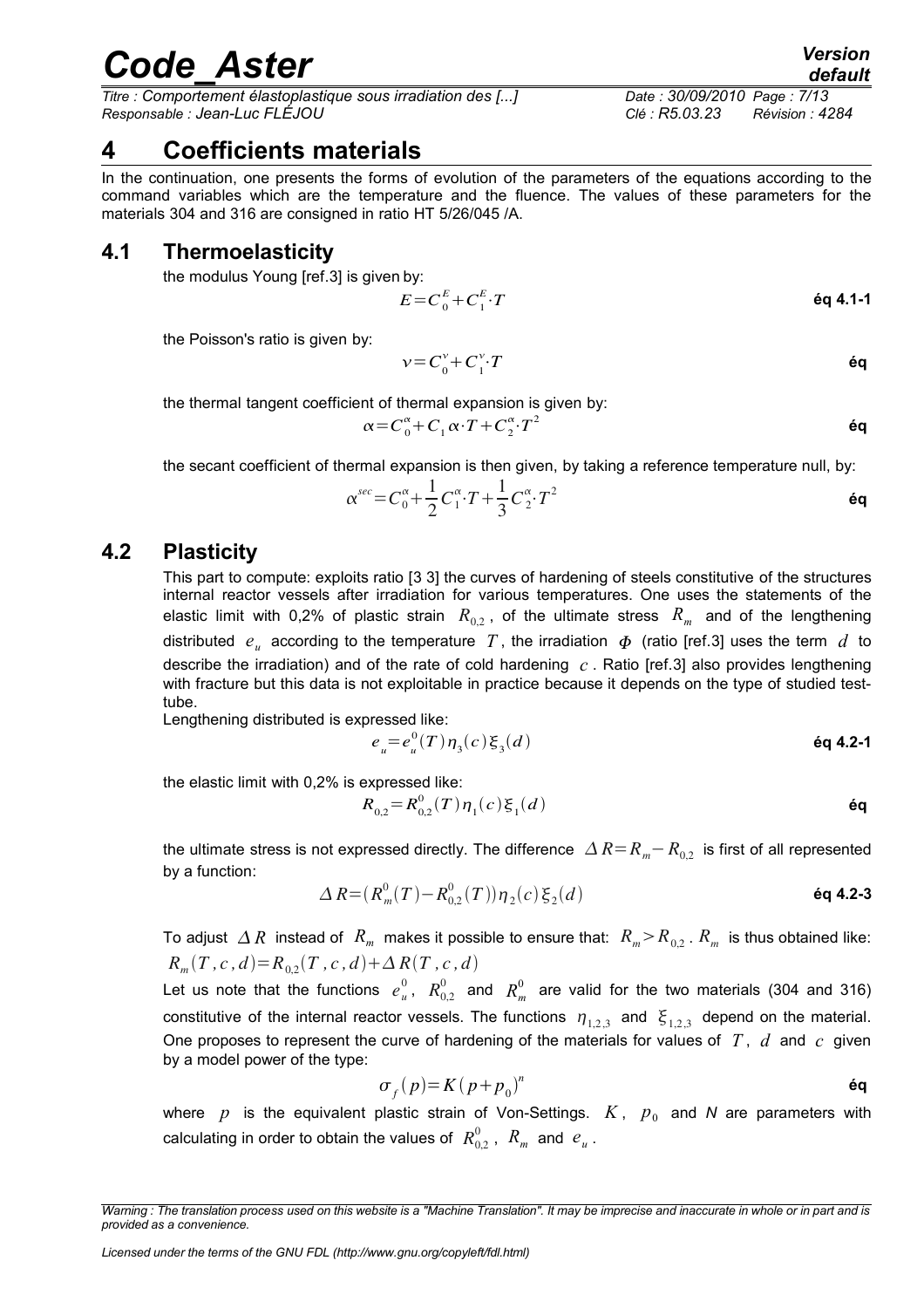*Titre : Comportement élastoplastique sous irradiation des [...] Date : 30/09/2010 Page : 8/13 Responsable : Jean-Luc FLÉJOU Clé : R5.03.23 Révision : 4284*

The value of the strain corresponding to lengthening distributed (noted  $\epsilon_{u} = \log(1+e_{u})$  ) is obtained by the condition of Considers (by neglecting the elastic strain):

$$
\frac{d\,\sigma^f}{dp} = \sigma^f \tag{6q 4.2-5}
$$

is:

$$
n K (p + p_0)^{n-1} = K (p + p_0)^n \Rightarrow p^0 = n - \varepsilon_u
$$

the ultimate stress is equal to:

$$
R_m = \sigma^f(\varepsilon_u) \exp(-\varepsilon_u) = K n^n \exp(-\varepsilon_u)
$$

Is:

<span id="page-7-1"></span><span id="page-7-0"></span>
$$
K = \frac{R_m}{n^n} \exp\left(\varepsilon_u\right) \tag{60}
$$

the elastic limit is given by (one neglects the variation of section here):

 $R_{0,2} = K (p_e + p_0)^n$  with  $p_e = 0.002$  **éq 4.2-9** 

It thus remains to solve a single nonlinear equation compared to *N* :

$$
S = R_{0,2} - \frac{R_m}{n} \exp\left(\varepsilon_u\right) \left(p_e + n - \varepsilon_u\right)^n = 0
$$

the search for the solution is made by dichotomy while taking  $\varepsilon_{\mu}$  for initial value of  $n$ . One calculates then  $n \text{ and } K$  by means of equations [4.2-8](#page-7-1) and [4.2-10.](#page-7-0)

If the material presents little hardening (i.e strong irradiation or very important hardening cold), it is not possible to find a solution with equation 4.2 [4.2-4](#page-6-3) this case one will use the model power of the form with  $\sigma^f(p)=Kp^n$  and  $n=\varepsilon_u$  is  $\sigma^f(p)=Kp^{nK}=R_m\exp(\varepsilon_u)/n^n$  .  $p_0=0$ 

The use of the preceding models for the low values of p *can* lead to not very realistic results. One will be able to consider that the yield stress cannot be lower than (with  $K R_{02}$  close relation  $K$  of 1). The effect of the choice of on  $\kappa$  the response in creep of a structure is negligible for values ranging between 0,8 and 1. One recommends, for a computation in Code Aster, to retain the value.  $K = 0.8$ One will use moreover a linear extrapolation enters and  $p=0$  obtained  $p=p_e$  starting from the values in  $p_e$  stress and hardening. Figure 4.2 [4.2-1](#page-8-3) in a schematic way the pace of the model of hardening proposed. Figure

*Warning : The translation process used on this website is a "Machine Translation". It may be imprecise and inaccurate in whole or in part and is provided as a convenience.*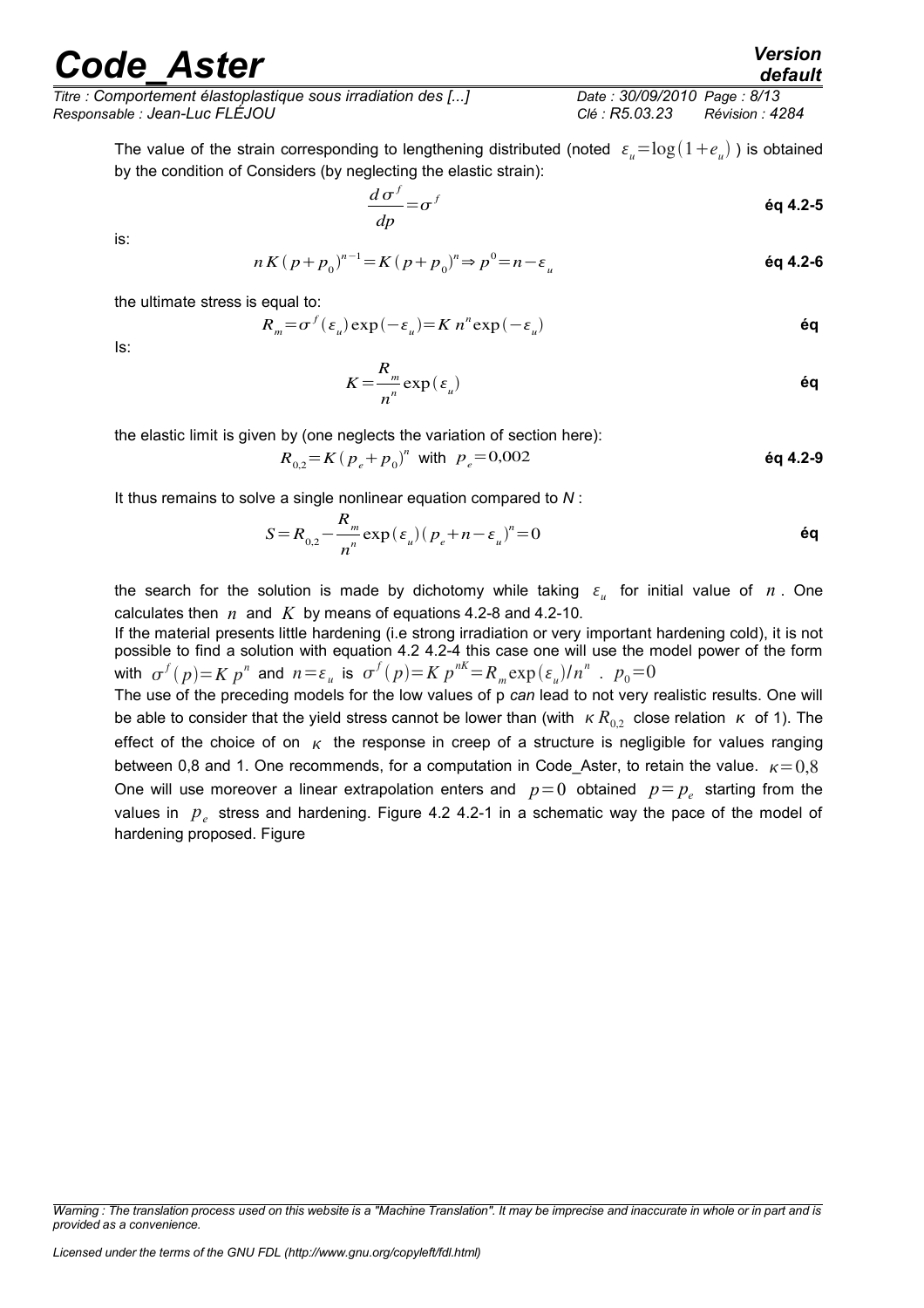*default*



<span id="page-8-3"></span>**4.2 4.2-1of hardening proposed. Creep**

#### **4.3 of irradiation**

<span id="page-8-1"></span>the data of creep of irradiation collected in [ref. 1[\]1](#page-12-2) to determine the values of and  $A_i$   $\ldots$   $\eta_i^s$  These values are a priori constant with the temperature. It is however probable that at low temperature, there is no creep of irradiation. To model this evolution, it is possible to make depend the temperature coefficient *A<sup>i</sup>* : éq

<span id="page-8-4"></span><span id="page-8-2"></span>
$$
A_i = A_i^0 \zeta_f(T) \tag{4.34.3-1}
$$

is  $A_0^i$  the value of the parameter for the high temperatures. In this equation is  $\zeta_f$  a function which can make it possible to stop the phenomenon of creep below a threshold of temperature. It can be

written in the form,  $\mathcal{F}_f(T) = \frac{1}{2}$  $\frac{1}{2}$  $\left(1+\tanh\left(\mu_{T}\left(T-T_{c}\right)\right)\right)$  where allows  $T_{c}$  to regulate the temperature

for which the creep of irradiation begins and where allows  $\mu_{\scriptscriptstyle T}$  to regulate the width of the transition between temperature ranges with and without creep from irradiation. Swelling

#### **4.4 One**

<span id="page-8-0"></span>will use a bilinear model of Foster which makes it possible to represent a time of incubation then a linear swelling [ref. 1, ref[.1](#page-12-2) 4][.4O](#page-12-5)ne has then: éq

$$
\frac{\Delta V}{V_0} = F_g(\Phi) = R \cdot \left( \Phi + \frac{1}{\alpha} Log \left( \frac{1 + exp \left( \alpha \left( \Phi_0 - \Phi \right) \right)}{1 + exp \left( \alpha \Phi_0 \right)} \right) \right)
$$
\n4.4 4.4-1

one  $\Phi \rightarrow \infty$  obtains: éq

$$
\frac{\Delta V}{V_0} = R \cdot \Phi - \frac{R}{\alpha} Log \Big( 1 + \exp \Big( \alpha \, \Phi_0 \Big) \Big)
$$
 **4.4.4-2**

the fluence of incubation is thus worth: (n.b.  $Log(1+exp( \alpha \Phi_0)/\alpha)$ : if this one  $\alpha \Phi_0 \gg 1$  is worth). By  $\ket{\varPhi_{_{0}}}$  deriving equation [4.4-1](#page-8-4) 4.4-1 : éq

$$
A_{g} = \frac{1}{3} R \left( 1 - \frac{\exp \left( \alpha \left( \boldsymbol{\Phi}_{0} - \boldsymbol{\Phi} \right) \right)}{1 + \exp \left( \alpha \left( \boldsymbol{\Phi}_{0} - \boldsymbol{\Phi} \right) \right)} \right)
$$
 **4.4-3 4.4-3**

*Warning : The translation process used on this website is a "Machine Translation". It may be imprecise and inaccurate in whole or in part and is provided as a convenience.*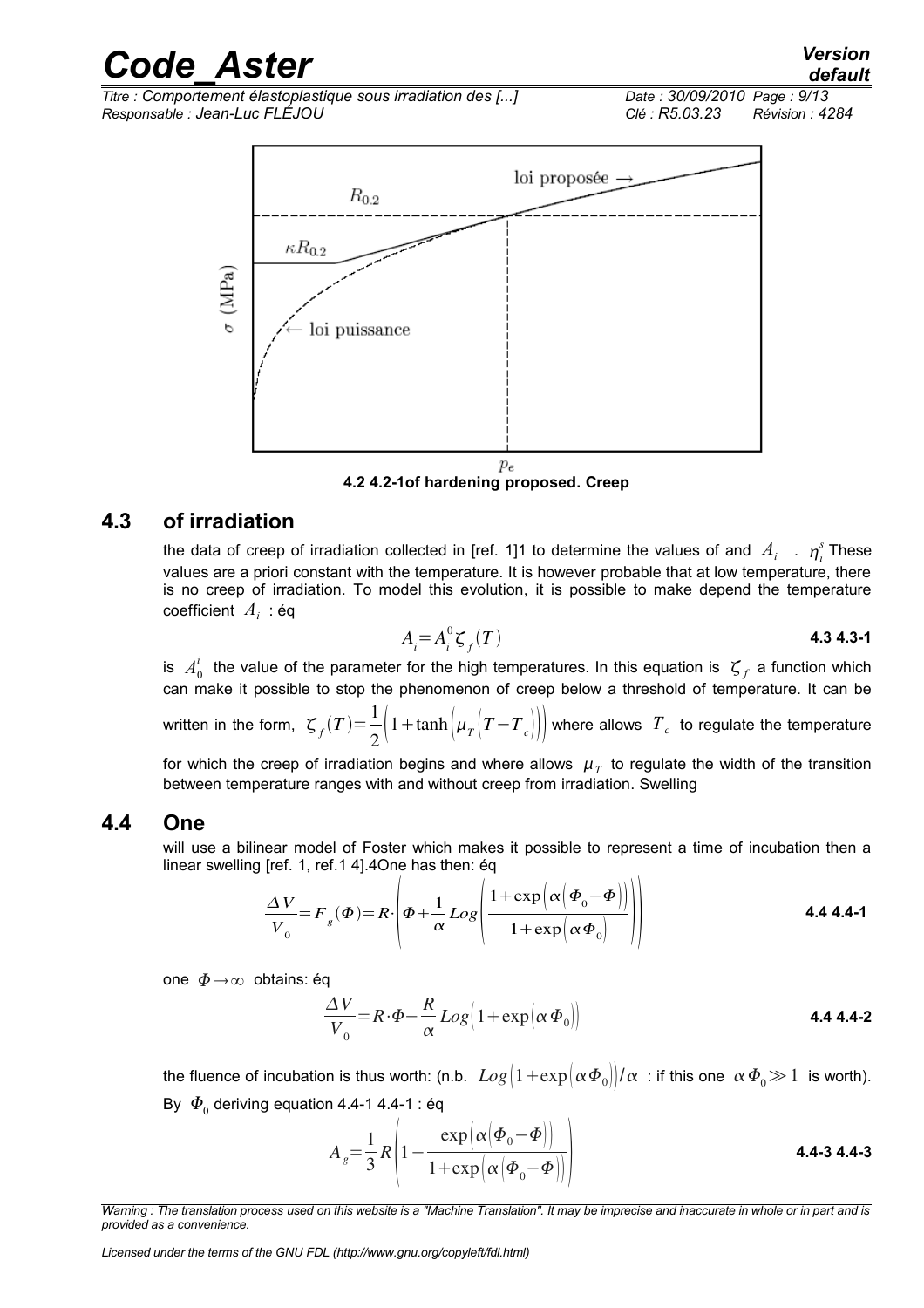*Titre : Comportement élastoplastique sous irradiation des [...] Date : 30/09/2010 Page : 10/13 Responsable : Jean-Luc FLÉJOU Clé : R5.03.23 Révision : 4284*



<span id="page-9-0"></span>**4.4-1 4.4-1of Foster [ref. 4]. [4T](#page-12-5)he material parameters**

of the model of swelling are thus R, and  $\alpha$ . As  $\Phi_0$ 

in the case of the creep of irradiation, it can be necessary to introduce a dependence with respect to the temperature not to impose a swelling at low temperature. One will be able to make by means of depend R on the temperature a function similar  $\zeta_g$  to that employed for the creep of irradiation: with

$$
R = R^{0} \zeta_{g}(T) \quad \text{éq} \quad \zeta_{g}(T) = \frac{1}{2} \Big( 1 + \tanh \Big( \mu_{g} \Big( T - T_{c}^{g} \Big) \Big) \Big) \tag{the 4.4-4 4.4-4}
$$

*Warning : The translation process used on this website is a "Machine Translation". It may be imprecise and inaccurate in whole or in part and is provided as a convenience.*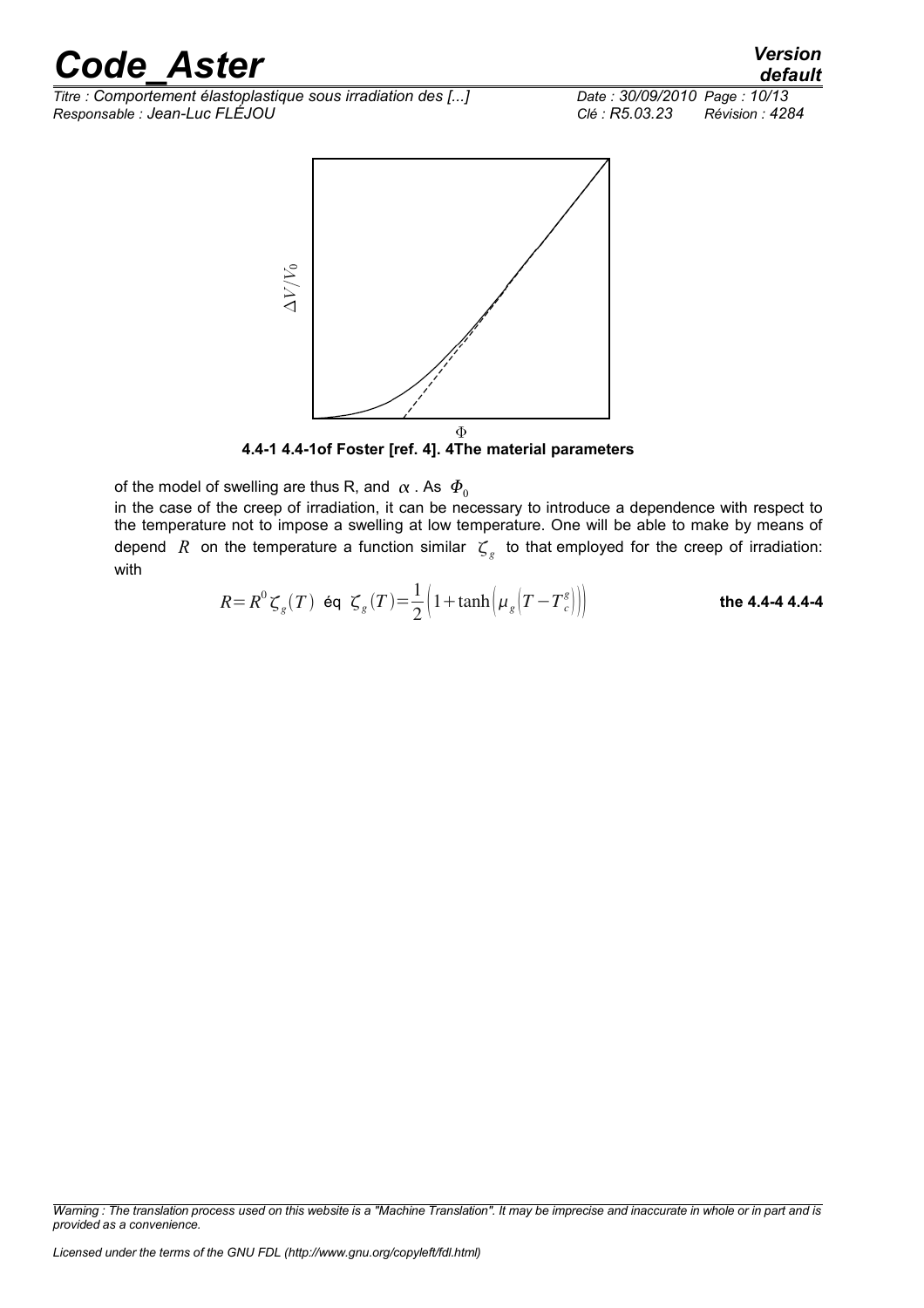*Titre : Comportement élastoplastique sous irradiation des [...] Date : 30/09/2010 Page : 11/13 Responsable : Jean-Luc FLÉJOU Clé : R5.03.23 Révision : 4284*

### **5 of the model The model**

<span id="page-10-0"></span>suggested was established from an experimental base in which the tests are carried out for monotonous requests: (I) traction tests on materials preradiated in isothermal condition; creep tests of irradiation (and swelling) in isothermal condition for a constant flux. This model must however be employed to simulate the behavior of the internal reactor vessels in real conditions; i.e. with variable flux and temperatures. Thermal

cycling induced a cyclic mechanical loading. The equations of the model, written in differential form, make it possible to manage the temperatures and variable flux but certain physical effects are not taken into account. It is for example the case of the kinematic hardening which could intervene during a thermal cycling. It does not exist, to our knowledge, of traction tests/compression cyclic on irradiated materials. Other questions can also arise: (I) which is behavior in creep of irradiation of a preradiated material (with a different temperature and/or under stress)? (II) exist does a coupling between creep of irradiation and plasticity? Swelling

is treated like an irreversible voluminal strain. It is however the appearance of cavities which can grow under tensile stress (to even fill itself under that but compressive stress remains very hypothetical). This adverse effect, since the rate of vacuum increases more quickly, is however not taken into account. The field of application

of the model in temperature, fluence and stress creep is specified in note HT 5/26/045 /A for the materials 304 and 316. However, it is possible to use such a model in the frame of a computation with Code Aster for any other material that those. In this case, it is responsibility for the user of the code to make sure that the coefficients material which it uses are in agreement with the field of validity of its computation. Application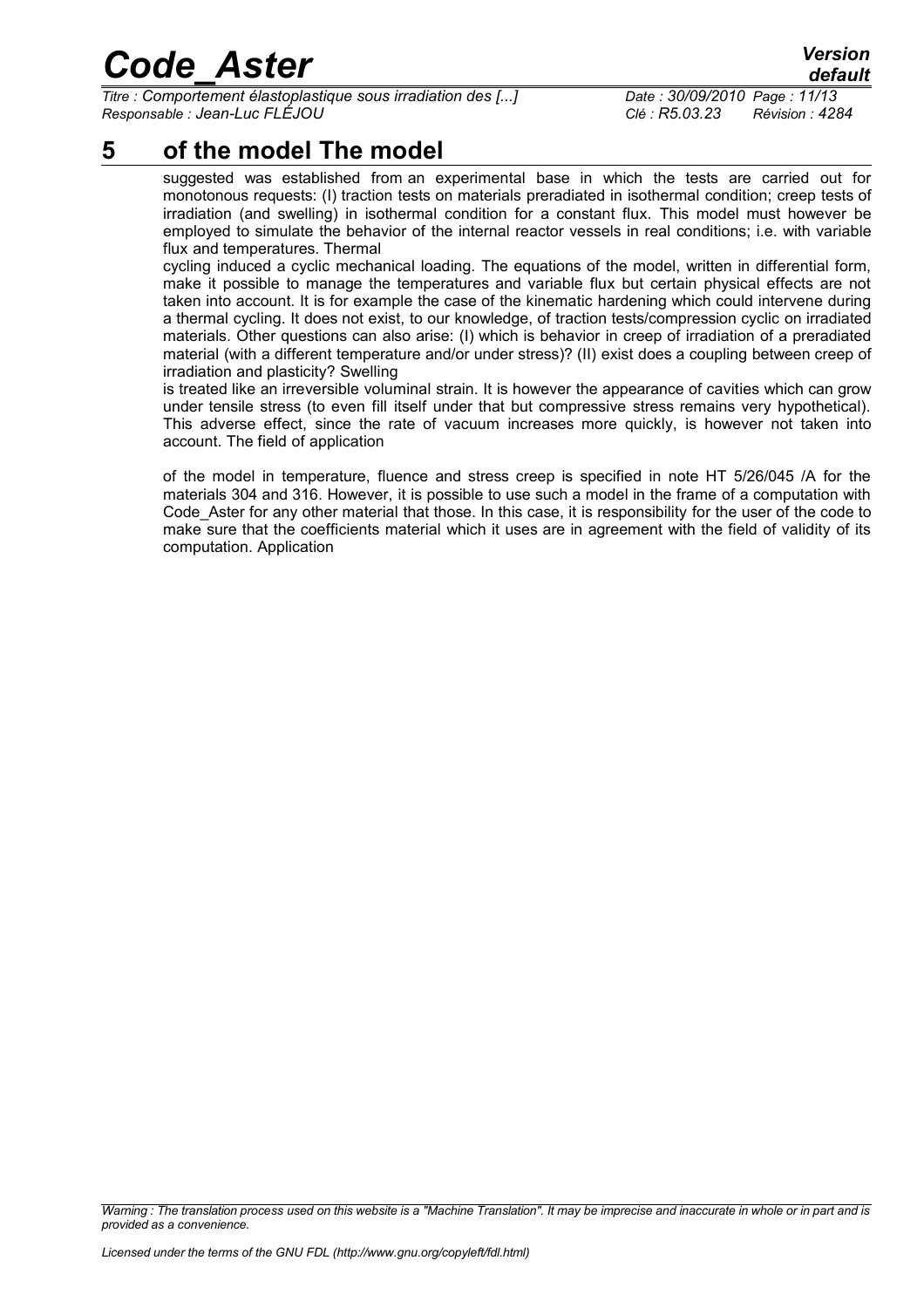*Titre : Comportement élastoplastique sous irradiation des [...] Date : 30/09/2010 Page : 12/13 Responsable : Jean-Luc FLÉJOU Clé : R5.03.23 Révision : 4284*

### **6 of the model in Code\_Aster the definition**

<span id="page-11-0"></span>of the model in a data file of Code\_Aster is done in the following way: ACIER

| =DEFI MATERIAU (ELAS     |                   |                     |
|--------------------------|-------------------|---------------------|
| $FO= F (E=fonction$      |                   |                     |
|                          | (T) NU=fonction   |                     |
|                          | $(T)$ , ALPHA     |                     |
| =fonction                | $(T)$ , TEMP      |                     |
| DEF ALPHA=réel           | ), IRRAD          |                     |
| $3M = F (R02 = fonction$ |                   |                     |
|                          | $(T, dpa)$ (cf eq | $4.2 - 2$ $4.2 - 2$ |
| U=fonction               | $(T, dpa)$ (cf eq | $4.2 - 1$ $4.2 - 1$ |
|                          | $(T, dpa)$ (cf eq | $4.2 - 3$ $4.2 - 3$ |
|                          | eq $4.3 - 1$      | $4.3 - 1$           |
| F=fonction               | (T) (cf eq        | $2-6$ , $2-6$ 4.3-1 |
| S=réel                   | cf eq             | $2 - 7$ ) $2 - 7$   |
|                          | $(T)$ (cf eq      | $4.4 - 1$ $4.4 - 1$ |
| =réel                    | cf eq             | $4.4 - 1$ $4.4 - 1$ |
| $PHIO=$                  | cf eq             | $4.4 - 1$ $4.4 - 1$ |
| =réel                    | cf figure         | $4.2 - 1$ $4.2 - 1$ |
| G=fonction               | $(T)$ (cf eq      | $4.4 - 4.4 - 4$     |
| ET=réel                  | cf notice         | $2 \,$ \$2) ), )    |
|                          |                   |                     |

the local variables

are the following ones: V1: p.v.

2: V3

:  $\vee 4$   $\eta_i$ 

: G *p<sup>i</sup>*

V5: indicator

of plasticization (0 if not from plasticization, 1 if plasticized) V6: V7 irradiation: Temperature Bibliography

*Warning : The translation process used on this website is a "Machine Translation". It may be imprecise and inaccurate in whole or in part and is provided as a convenience.*